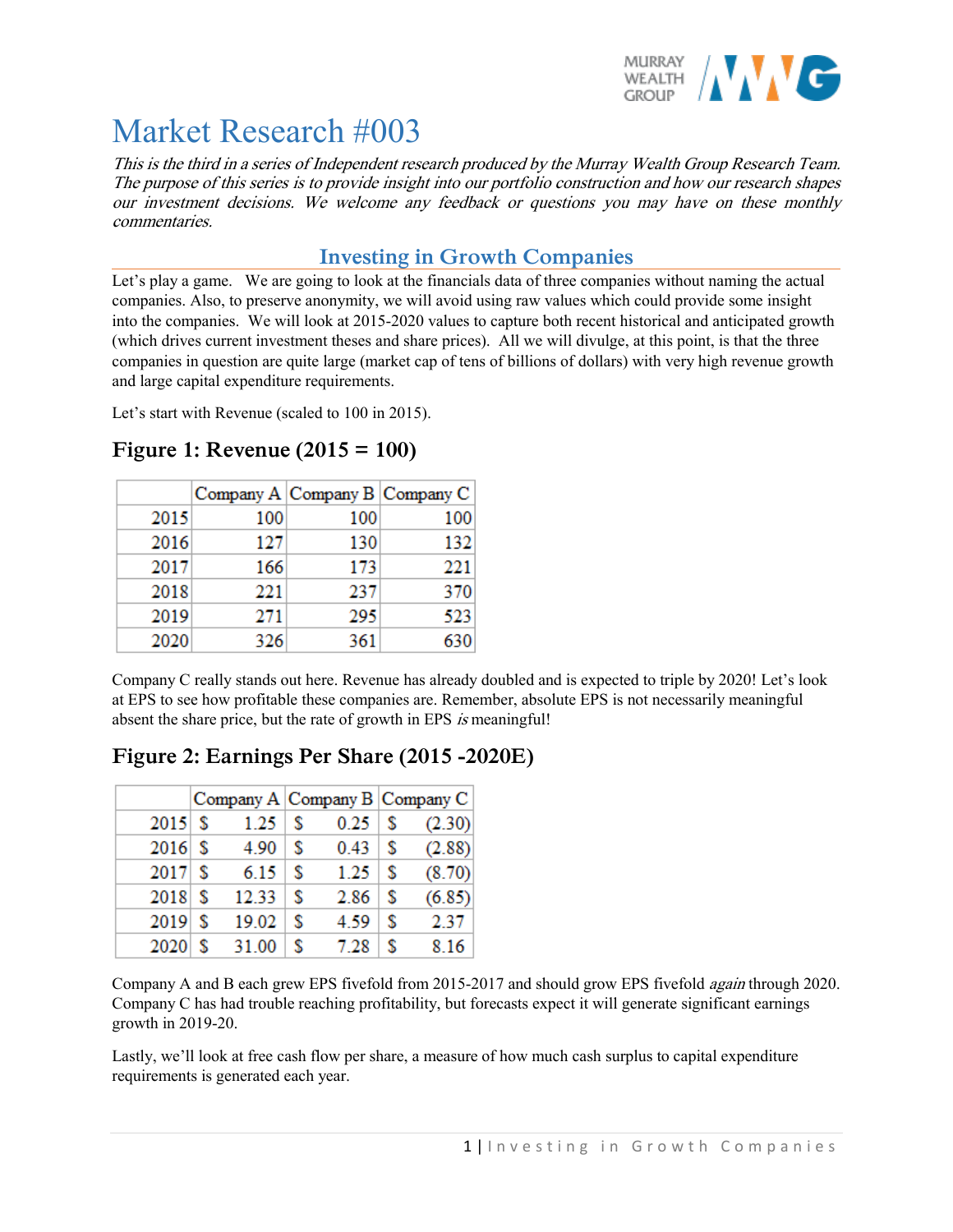|           |       |     |             | Company A Company B Company C |
|-----------|-------|-----|-------------|-------------------------------|
| $2015$ \$ | 15.37 | -S  | $(2.10)$ \$ | (16.84)                       |
| $2016$ \$ | 20.05 | -S  | $(3.78)$ \$ | (4.10)                        |
| 2017S     | 13.14 | -S  | $(4.52)$ \$ | (20.10)                       |
| $2018$ \$ | 30.73 | \$. | $(7.26)$ \$ | (9.93)                        |
| $2019$ \$ | 45.56 | -S  | $(5.21)$ \$ | (0.31)                        |
| $2020$ \$ | 63.19 | S   | $(3.20)$ \$ | 1.46                          |

# **Figure 3: Free Cash Flow Per Share (2015 -2020E)**

This table is potentially the most telling. Company A generates healthy, growing free cash per share. Company B, despite its profitability, is plowing all its profits and more back into the business. Company C is already losing money on its day-to-day operations, so it's no surprise it has less money left over after growth spending.

We will summarize by looking at the relative valuation levels of all three companies in 2020E.

|                       |       |          | Company A Company B Company C |
|-----------------------|-------|----------|-------------------------------|
| <b>EBITDA</b> Margins | 14.2% | 19.2%    | 14.7%                         |
| P/E                   | 50x   | 48x      | 36x                           |
| <b>FCF Yield</b>      | 3.89% | $-0.91%$ | 0.50%                         |
| <b>EV/Sales</b>       | 2.3x  | 6.4x     | 1.7x                          |
| <b>EV/EBITDA</b>      | 16x   | 32x      | 11x                           |

# **Figure 4: 2020E Valuation**

We are using 2020 valuation levels to account for the large growth each company is expected to achieve in the next three years. Below, we summarize a brief thought on each line.

**EBITDA Margins.** All companies EBITDA (Earnings before Interest, Taxes, Depreciation & Amortization) margins are expected to be in the mid-high teens in 2020, Company B having the strongest level of the three. It is important to note that these margin levels are all trending higher, with Company C and B seeing the largest growth in this metric.

**P/E.** The price-to-earnings ratio on growth companies can always be tough to assess given that profits are depressed by high levels of investment in marketing and infrastructure. Thus, we are not surprised to see such large numbers even on year 2020 earnings estimates. Company C appears is be the most attractively valued on this basis

**Free Cash Flow Yield.** Free cash flow yield is defined as free cash flow as a percentage of market cap. Company A is attractive on a free cash flow basis (almost 4% of its value will be generated in cash available to shareholders in 2020). Company B will not be generating excess cash by 2020 due to high ongoing investment levels.

**EV/Sales.** This measure of enterprise value (combined value including both equity and debt) to sales is useful for high growth companies to see how much an investor is paying for a dollar of revenue. The measure is limited in that revenue growth rates, expected margin levels and re-investment rates are considerations for

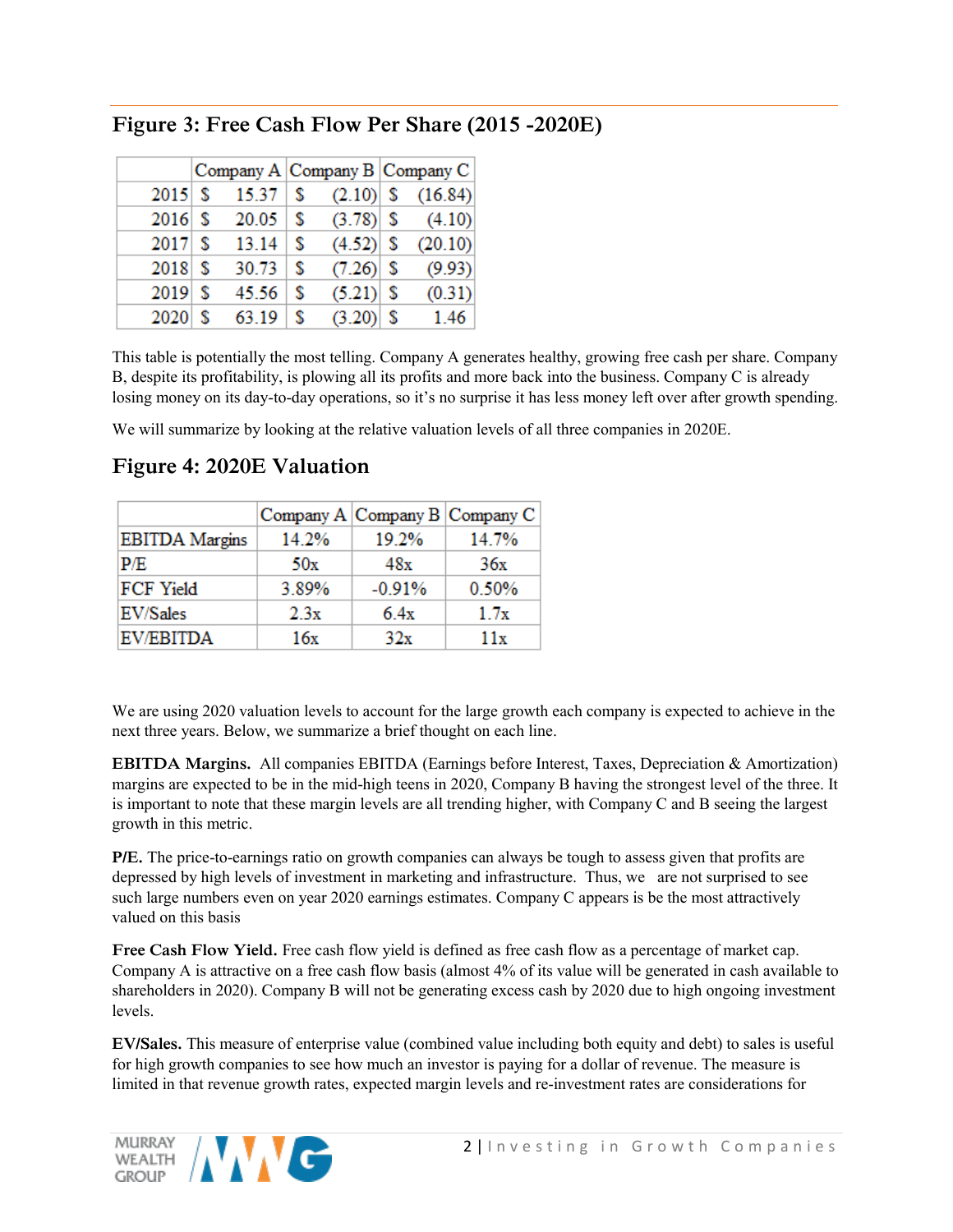arriving at the proper multiple. We can see that Company B has a much higher EV/Sales multiple despite its poor cash generation.

**EV/EBITDA.** This measure of enterprise value (combined value including both equity and debt) to EBITDA can help normalize any difference in taxation, capital structure and accounting values. Although the multiples are still elevated, they are more in the range of where larger growth companies tend to be valued.

The valuation metrics presented screen attractively for Company A and C, but less so for Company B despite having the strongest margin in the group.

So…armed with this data, can we draw some conclusions about these three companies?

**Company A** is poised to triple revenue over a five-year period. It is steadily growing earnings and is already generating more cash than it needs to fund growth. As operating leverage increases with revenue growth, this cash conversion cycle improves exponentially.

**Company B** is poised to triple revenue over a five-year period. It is steadily growing earnings, but unlike company A, it is not generating excess cash, requiring external capital to maintain its revenue growth.

**Company C** has the best revenue growth. It has no history of profitability or cash generation, but this is expected to improve in 2019/2020.

Company A is Amazon. Company B is Netflix. Company C is Tesla.

Three controversial growth companies…three companies that have made investors tremendous amounts of money over the past decade. Each company is led by a visionary CEO and is disrupting longstanding traditional industries with technology with a long runway for growth.

We own two of these companies in our Global Growth Fund: Amazon and Netflix. What do we see in these two companies that we don't see in Tesla? There are three characteristics both companies exhibit that we are skeptical Tesla can duplicate: market leadership, execution and pricing power. Below we present our thoughts on each company as it relates to these characteristics.

## **Market Leadership**

No doubt Tesla is a leading electric vehicle manufacturer and has very strong brand awareness. It is the dominant electric car company in North America and sold 80k electric cars in 2017. However, relative to total car sales of about 19M in Canada/US, this remains a 0.5% market share. BMW sold a similar number of electric vehicles globally. Although that includes Hybrids, it's tough to argue that they are really much behind Tesla in terms of technology to say nothing about their competitive advantage in manufacturing. Some analysts even argue BMW and Mercedes have better electric vehicle technology than Tesla.

Amazon, on the other hand, completely owns online retailing with a 43% market share, with no competitor in the ballpark. Furthermore, its above-market growth rate suggests this lead will continue to widen.

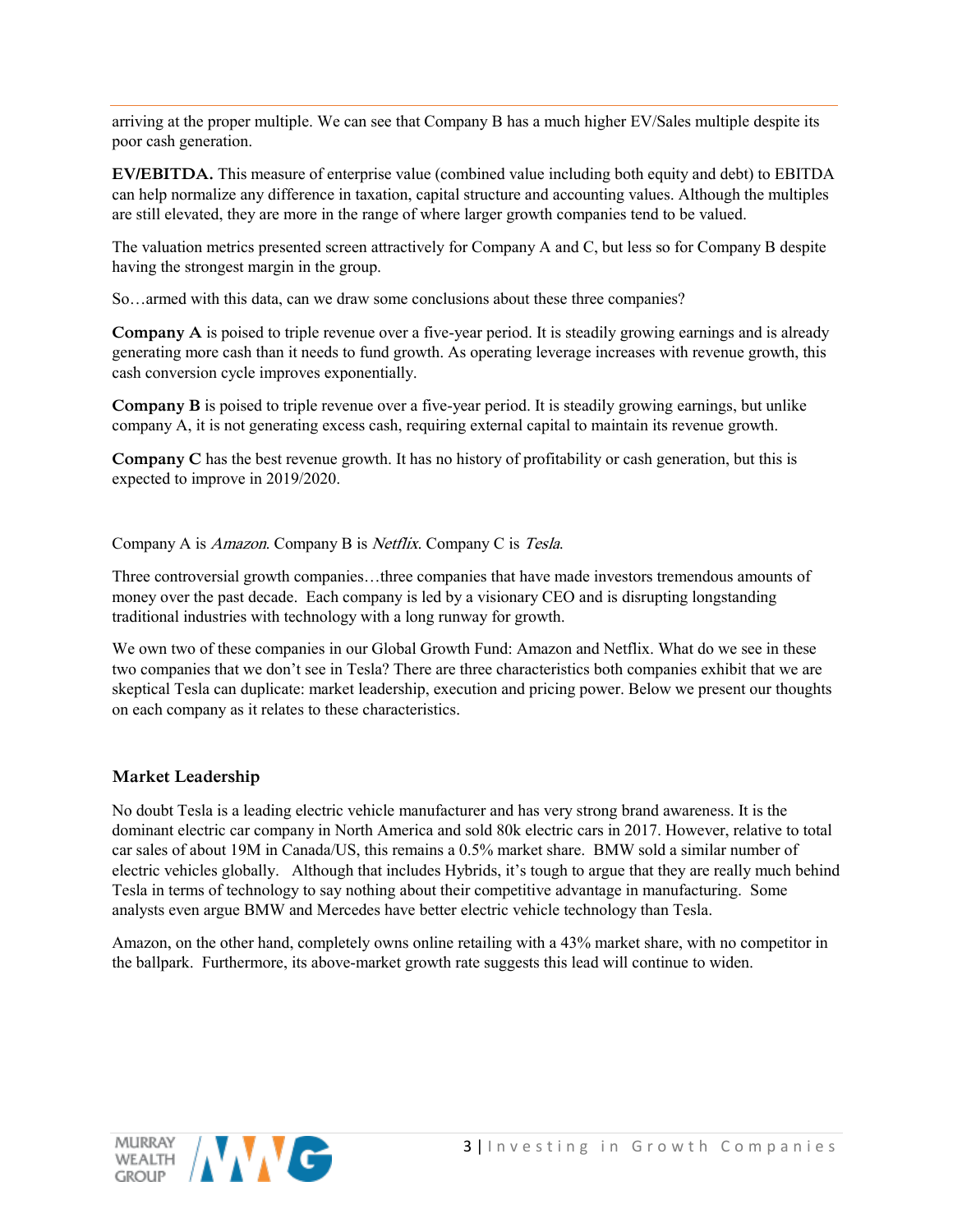

## Top 10 public companies ranked by U.S. e-commerce sales

Netflix is also a dominant player in its business, with 125M subscribers globally. In the US, Netflix has about half as many users as total paid TV subscribers (cable/satellite/traditional providers). This gap will no doubt narrow as Netflix continues growing and expanding its service offerings while traditional TV companies lose customers. While there are more entrants on the way into the streaming business (Disney, for example), Netflix has continued to grow its share even in the face of launches from existing competitors YouTube, Amazon and Facebook.



#### Netflix streaming subscribers

## Source: Netflix Reporting



recode Source: eMarketer | Data for gross merchandise volume. 2017 data is estimated.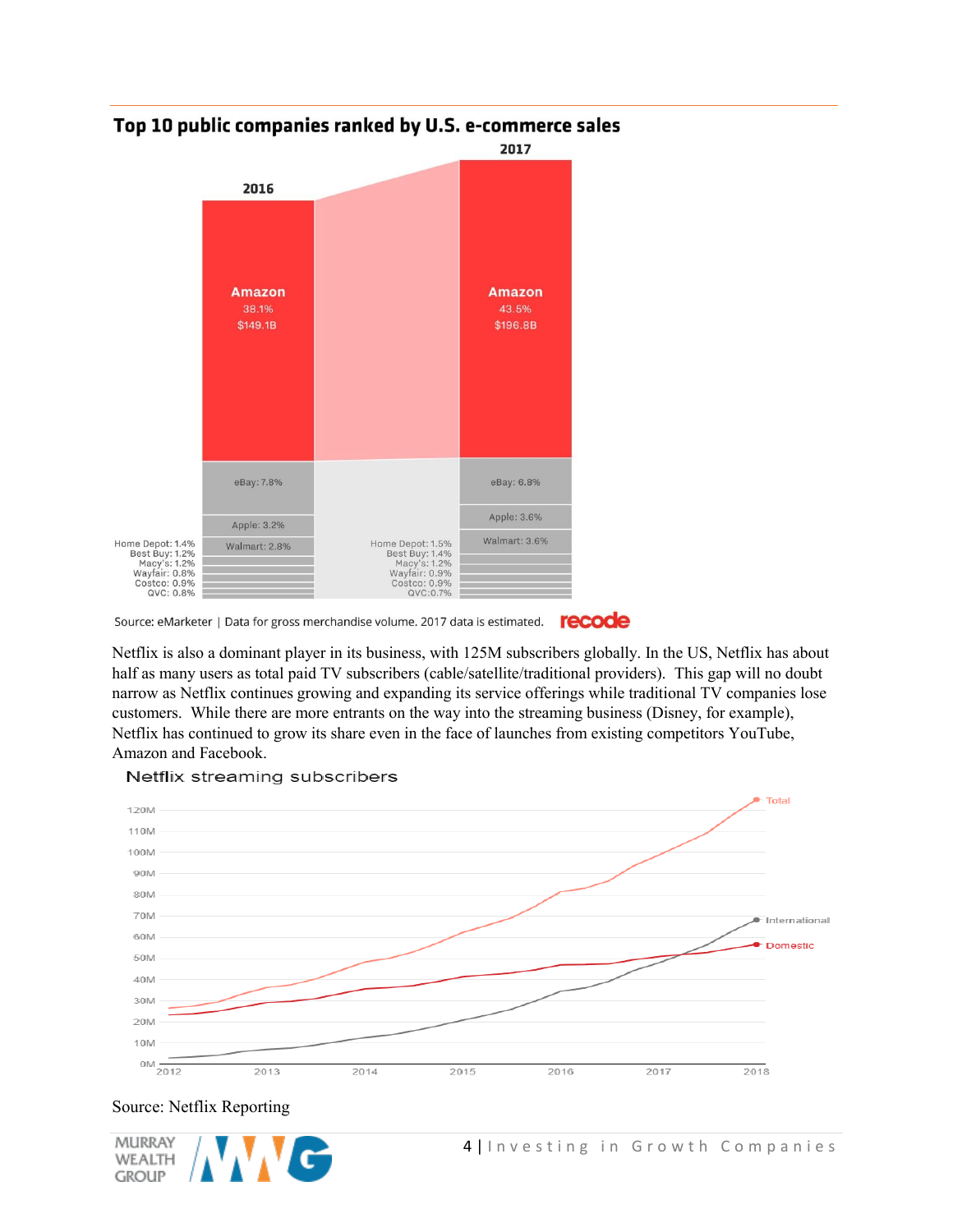#### **Execution**

Execution is the process of *setting* expectations and then *meeting* them. Most companies can set expectations, painting a vivid picture of swiftly growing volumes, revenues and earnings. It's the ability to meet those expectations (or better yet, exceed them) that makes a great stock.

Amazon has a culture of efficiency and continues to find ways to improve speed, service and prices through technology and innovation. It has parlayed its own infrastructure use into a big business as itsAWS cloud services division now generates \$20B in revenue every year. Its advertising business presents yet another compelling high margin revenue opportunity. Both businesses have grown out of the legacy online shopping business.

Netflix similarly continues to grow its user base at an impressive rate. Its only serious misstep in the past decade came when it tried to raise prices too aggressively in 2011. The company won back lost customers by [formally apologizing](http://edition.cnn.com/2011/BUSINESS/09/19/netflix.ceo.apology/index.html) and restoring price levels. Recently, it implemented a relatively large price increase of \$1 per month and it appears that it has been easily accepted by the market. Its strategy of investing heavily in original content appears to be working and should protect it as new competitors look to use their own content for streaming service.

Tesla proved that electric cars are commercially viable and designed an award-winning luxury car that is appreciated by car enthusiasts. However, the driver of its share price in the mid-term will be its success in producing and selling its new Model 3, a mid-level sedan that is competitively priced at \$35k for a base model. Despite strong demand, production issues have caused a slower than expected ramp up to its target of 5,000 cars/week. Tesla has barely achieved half of this rate. Delays of this matter are costly, and until Tesla proves it can profitably produce cars at the prices it is indicating, its share price will continue to speculatively trade on the ebbs and flows of its news cycle.

## **Tesla's Production vs Tesla's Targets**



Source: Tesla, Bloomberg